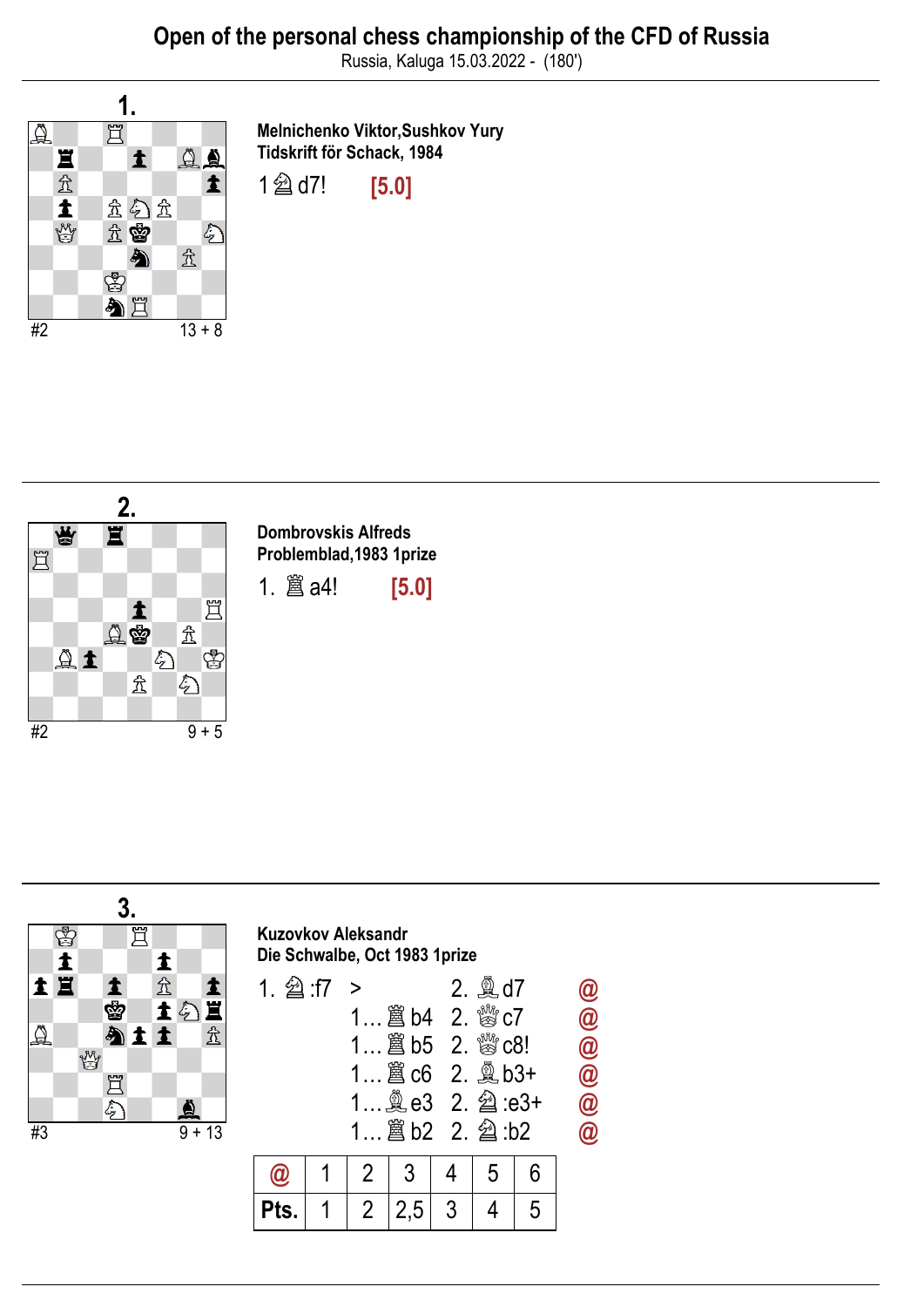

Grin (Gulyaev) Aleksandr Sovetskaia Moldavia, 1983 1 prize

| 1. $\frac{800}{200}$ e2 > |     |                           |                | $2. e5+$ |   | $\bm{\omega}$           |
|---------------------------|-----|---------------------------|----------------|----------|---|-------------------------|
|                           |     |                           |                |          |   | $\bm{\varpi}$           |
|                           |     |                           |                |          |   | $\circleda$             |
|                           |     |                           |                |          |   | $\bar{\bm{\theta}}$     |
|                           |     |                           |                |          |   | $\bar{\pmb{\theta}}$    |
|                           |     | 1 $\circledast$ e5 2. ef+ |                |          |   | $\widehat{\bm{\omega}}$ |
|                           |     |                           |                |          |   | $\bm{\varpi}$           |
| 'Qi                       |     | 3                         |                | 5        | 6 |                         |
|                           | 1,5 | $2\overline{ }$           | 3 <sup>1</sup> | 3,5      |   | 5                       |



Ebert Hilmar, Lehmkuhl Alex Die Schwalbe 34, p. 357, 08/1975

1. ♘f2 ZZ

| $1$ d $3$ | <b>魯f1</b> |                        | [1.0] |
|-----------|------------|------------------------|-------|
|           | <b>曾q1</b> |                        | [1.0] |
|           | 雷h3        | $3.\n$ $2.6+$ [1.0]    |       |
|           |            | $2$ ③ g1 3. 2 g3 [1.0] |       |
|           |            | 2 窗h1 3. 2g3+ [1.0]    |       |



| <b>Rudenko Valentin</b>         |
|---------------------------------|
| Chigorin MT, 1958-1959, 5 prize |

| 1. $\frac{d^{10}Q}{d^{10}Q^2}$ 2 |                                          |  | 2. $\%$ e5+ $\&$ e5 3. $\&$ c5 [1.25] |  |
|----------------------------------|------------------------------------------|--|---------------------------------------|--|
|                                  | 1e5 2. $\frac{800}{200}$ d4+ de          |  |                                       |  |
|                                  | 1 圖 g5, 圖 g4 2. 凰 b2+ ~ 3. 鬱 :e1+ [1.25] |  |                                       |  |
|                                  |                                          |  |                                       |  |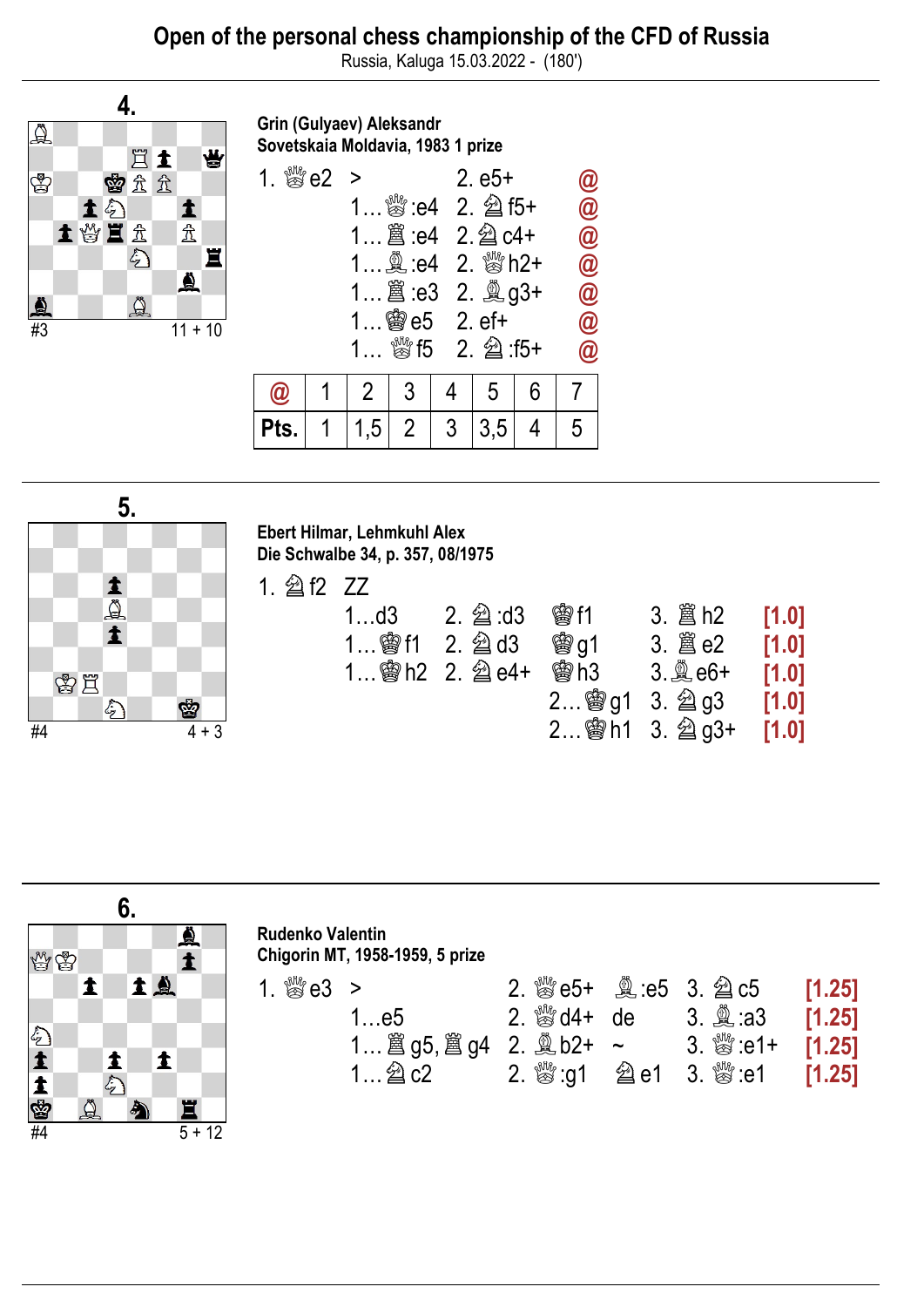

## Vinichenko Vladimir "64 - chess review", 1991 №23

|                |          |     |                    |                |                    |  |                    |  | [1.0] |
|----------------|----------|-----|--------------------|----------------|--------------------|--|--------------------|--|-------|
| 1 <b>y</b> e6! |          | 會f3 |                    |                |                    |  |                    |  | [1.0] |
| 3 窗 q4         |          |     |                    |                |                    |  |                    |  | [1.0] |
| 5 窗 q6         |          |     |                    |                | <b>置a7</b> 8. 置g8+ |  | <b>闔a8</b> 10. 闔q8 |  | [1.0] |
| 11h3           | 12. 窗 q8 |     | <b>置a8 13. 會f7</b> | h <sub>2</sub> |                    |  |                    |  | [1.0] |
|                |          |     |                    |                |                    |  |                    |  |       |
|                |          |     |                    |                |                    |  |                    |  |       |





| Stanev G. (Burgas, Bulgaria)         |  |
|--------------------------------------|--|
| Shakhmatna Misl (Bulgaria), 1973, №5 |  |